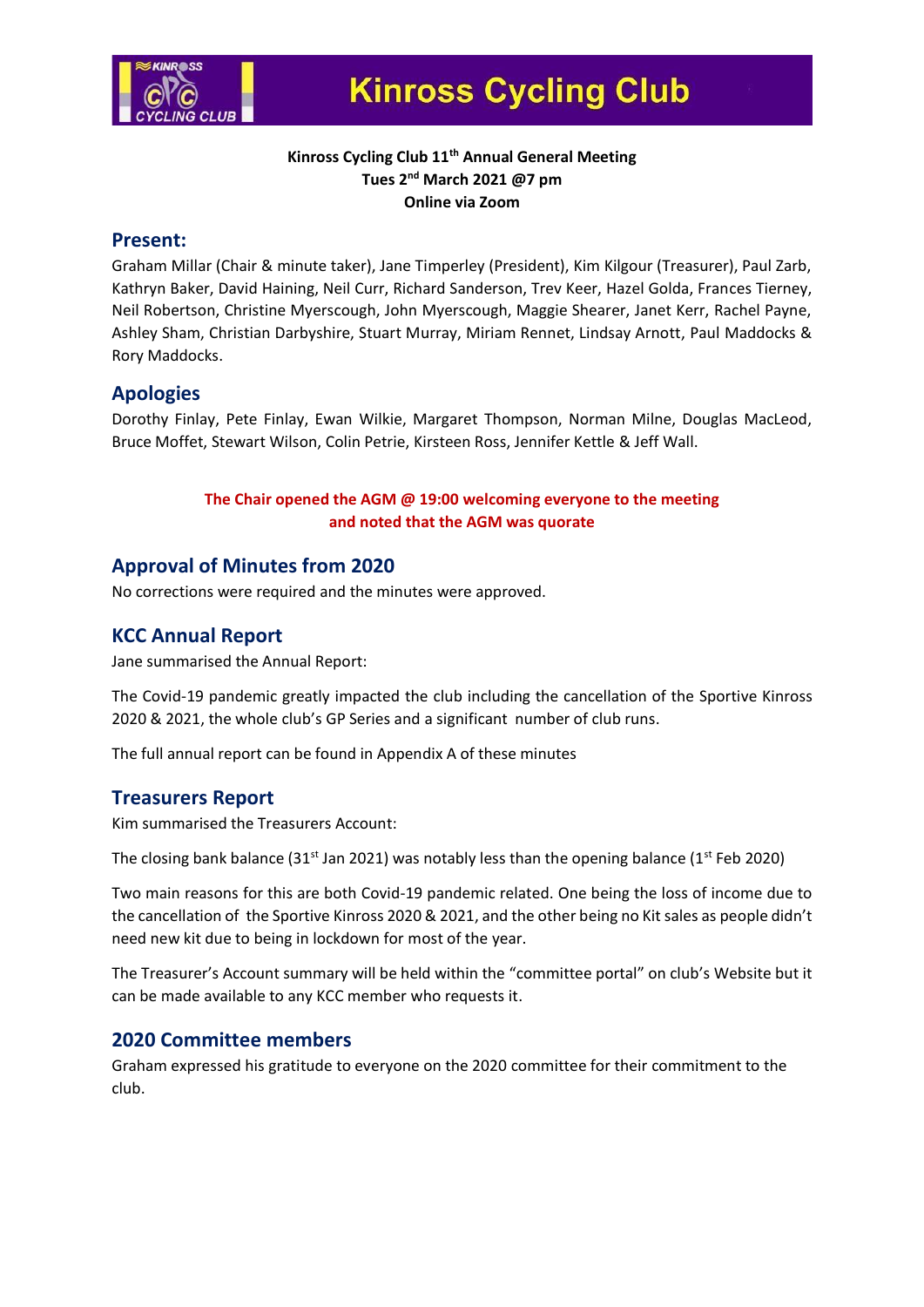

# **Election of the New Committee**

Nominations, Proposer and Seconder for the new Committee were …

| <b>Role</b>      | <b>Nominee</b>           | <b>Proposer</b>      | <b>Seconder</b>      |
|------------------|--------------------------|----------------------|----------------------|
| Chair            | Graham Millar            | <b>Trevor Keer</b>   | Paul Zarb            |
| President        | Jane Timperley           | <b>Graham Millar</b> | Paul Zarb            |
| <b>Secretary</b> | Neil Robertson           | Jane Timperley       | Christian Darbyshire |
| <b>Treasurer</b> | Neil Curr                | Kathryn Baker        | Neil Robertson       |
| <b>T.B.C.</b>    | <b>Margaret Shearer</b>  | <b>Graham Millar</b> | Neil Curr            |
| <b>T.B.C.</b>    | <b>Richard Sanderson</b> | Kathryn Baker        | Christian Darbyshire |
| <b>T.B.C.</b>    | <b>Frances Tierney</b>   | Jane Timperley       | Christian Darbyshire |
| <b>T.B.C.</b>    | Janet Kerr               | Kathryn Baker        | Margaret Shearer     |

T.B.C (To Be Confirmed at 1<sup>st</sup> committee meeting)

#### **Non-Committee Roles (co-optees)**

The club has a number of roles where the position does not necessarily need to be a formal committee role. These the roles are very important to the overall running of the club and the Chair thanked everyone for their commitment past year and for their offer to continue this year again in the same roles.

Particular notice is that Jeff Wall our Sportive Lead Organiser passed the Lead role (in late 2020) to David Haining but continues to support David.

| <b>Role</b>                                     | <b>Role Holder</b>                                      |  |
|-------------------------------------------------|---------------------------------------------------------|--|
| <b>Sportive Lead Organiser</b>                  | David Haining                                           |  |
| Covid co-ordinator                              | Paul Zarb                                               |  |
| <b>Child Wellbeing &amp; Protection Officer</b> | Kathryn Baker                                           |  |
| Fife Cycling Association (FCA) co-ordinator     | Paul Maddocks                                           |  |
| <b>GP Series co-ordinators</b>                  | Paul Zarb & Paul Maddocks                               |  |
| <b>Sportive Organisers</b>                      | David Haining, Jeff Wall, Trevor Keer, Paul Zarb, Neil  |  |
|                                                 | Robertson, Kirsty Ellis, Stewart Wilson, Stewart Herd & |  |
|                                                 | Jeff Lawson                                             |  |

# **Club Subscription Fees**

The Club's annual Subscription fees have been unchanged at £10 since the club was founded.

A Proposal was submitted by Richard Sanderson to waiver the fees for this coming year, for the people who were KCC members between March 2020 and this AGM.

A second proposal was accepted at the meeting by Ashley Sham to set the fees at £15 whereby £10 goes to the club and £5 donated to CHAS (Rachel House, Kinross)

**Voting** took place and the result was a majority vote in favour of **setting the fee at £0** (for people who were members during 2020). The voting went as follows …

**2 Votes in favour of fees remaining at £10:**

**14 Votes in favour of fees being set at £0 (for people who KCC members in 2020):**

**3 Votes in favour of fees being set at £15 (£10 to the club, £5 to CHAS):**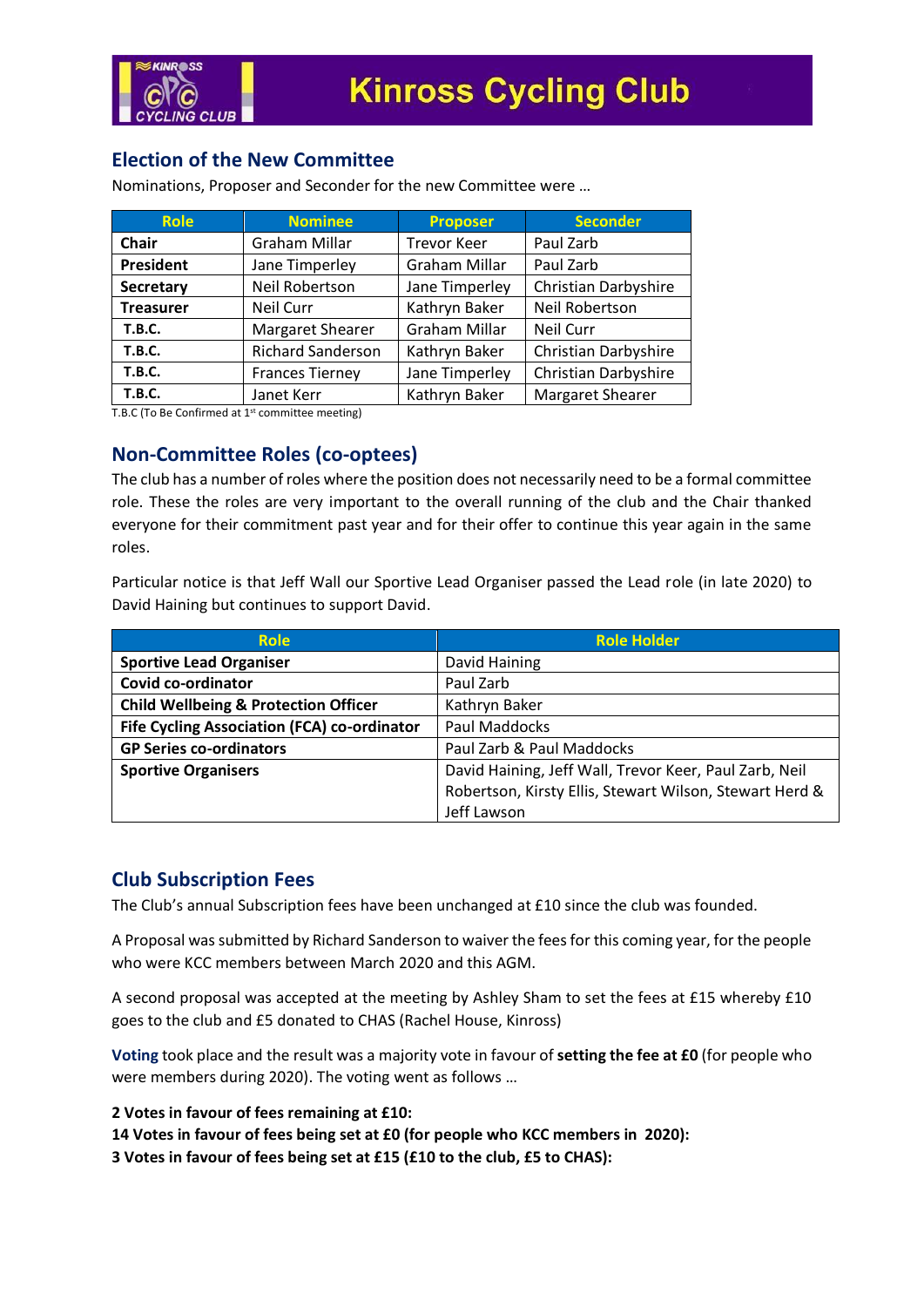

# **A.O.B.**

Kathryn wished the club to acknowledge the roles and support given by KCC members who are "Key workers" during the unique and unprecedented year. This would warmly endorsed by all of those present at the AGM meeting.

#### **AGM Meeting was closed at approx. 9pm**

# **1 st Committee meeting**

The date for the 1<sup>st</sup> meeting of the new Committee meeting was agreed as 23<sup>rd</sup> March @ 19:00 (online via Microsoft Teams)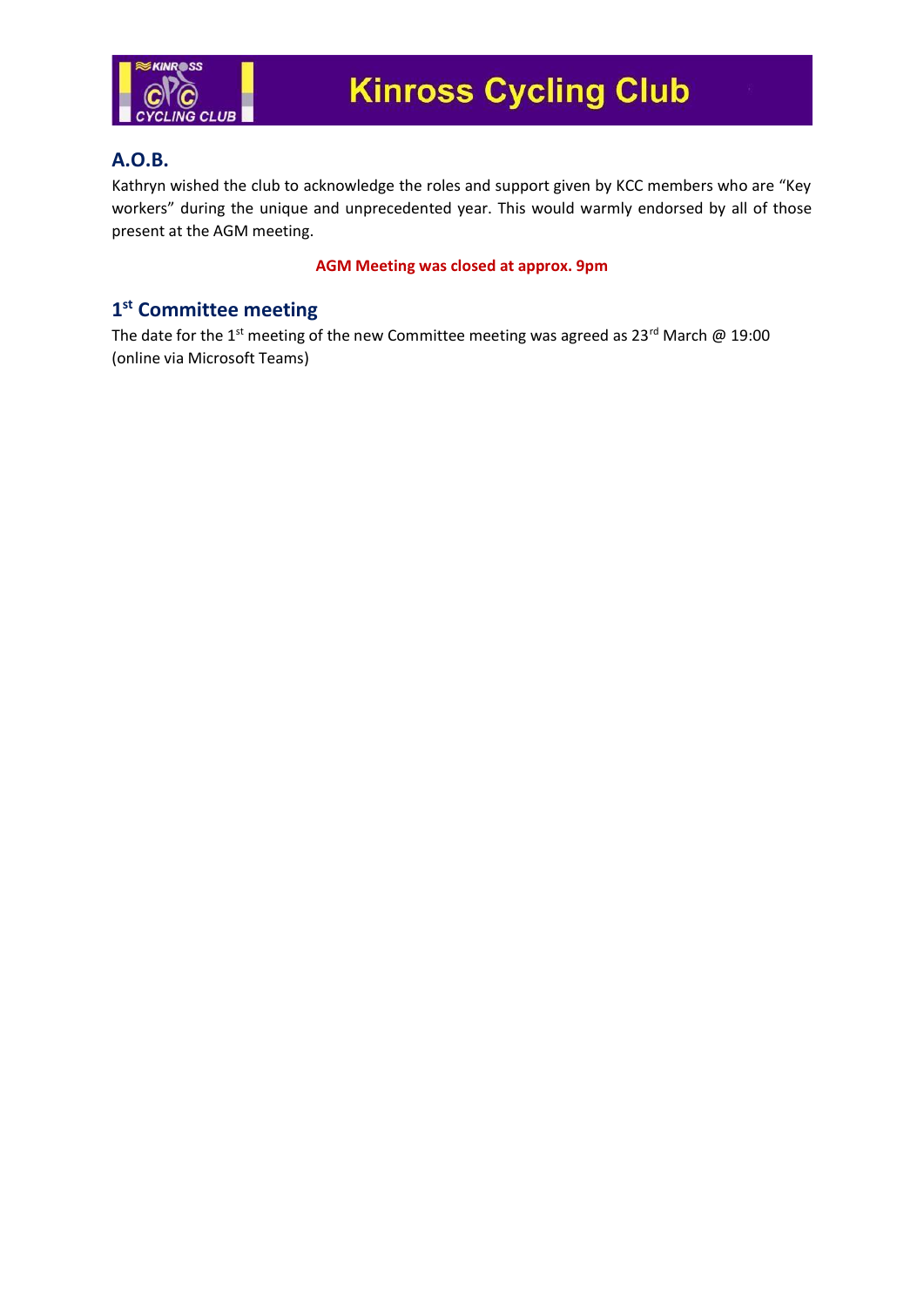

# **Appendix A (KCC Review of the Year 2020/21)**

2020 has been a very challenging year for everyone and has had a huge impact on club activities. Almost immediately after the election of the new committee at the AGM in early March, we were placed in national lockdown because of the coronavirus pandemic. All club activities were suspended and many members found themselves working very differently or placed on furlough. Frontline health and social care workers found themselves working with fear, extra pressure and uncertainty. For many club members, the lovely spring weather we experienced in 2020, combined with unscheduled free time meant that they were able to do exceptional early season mileages.

An inevitable consequence of lockdown was the postponement, then cancellation, of the Sportive Kinross. This year would have been our  $10<sup>th</sup>$  event. The Sportive committee have put in a huge amount of effort over the year reviewing the situation and trying to plan accordingly. When it became apparent that we would not be able to hold an event in April/May 2021 the decision was made to refund people for places they had paid for, or donate their fee to CHAS. The generosity of our entrants enabled us to make a donation of £7247 to CHAS. Heartfelt thanks are extended to all on the Sportive committee for the extensive amount of work they have undertaken this year in managing the impact of Covid on the event. They continue to plan and work towards organising an alternative event as and when circumstances allow.

Cancellation of the Sportive has had an impact on club finance, as the event is one of the main sources of income for the club. It enables us to keep membership fees low and to subsidise activities for members. We do however retain a healthy bank balance, and have also had less by way of outgoings. This is covered separately in the Treasurer's report.

Despite there being limited club activity this year, we have continued to have a healthy membership and have just under 150 club members. Thanks to Hazel for her work as membership secretary.

In September we were tentatively able to resume some club activities. With a constantly changing set of guidelines, and the appointment of our club Covid officer, Paul Zarb, we were able to restart club runs, and to run some coaching sessions at the Gellydrome, with Martin Harris as coach. We also ran a successful ride leader training day, with Chris Bryant from Cycling Scotland doing the teaching, and all tuition undertaken outside to meet guidance. Thankfully it was a lovely day. We aim to offer formal certification to as many of our ride leader volunteers as possible in order to improve club governance.

In order to facilitate covid compliance we adopted the "Spond" app, which has proved a very useful tool indeed for taking bookings and also payments for coaching etc.

As a new development this year we have affiliated KCC to Cycling UK/Cycling Scotland. This organisation is very proactive in campaigning for cycling issues and club membership includes generous insurance for club volunteers. We remain affiliated to Scottish Cycling, and also to CTTA.